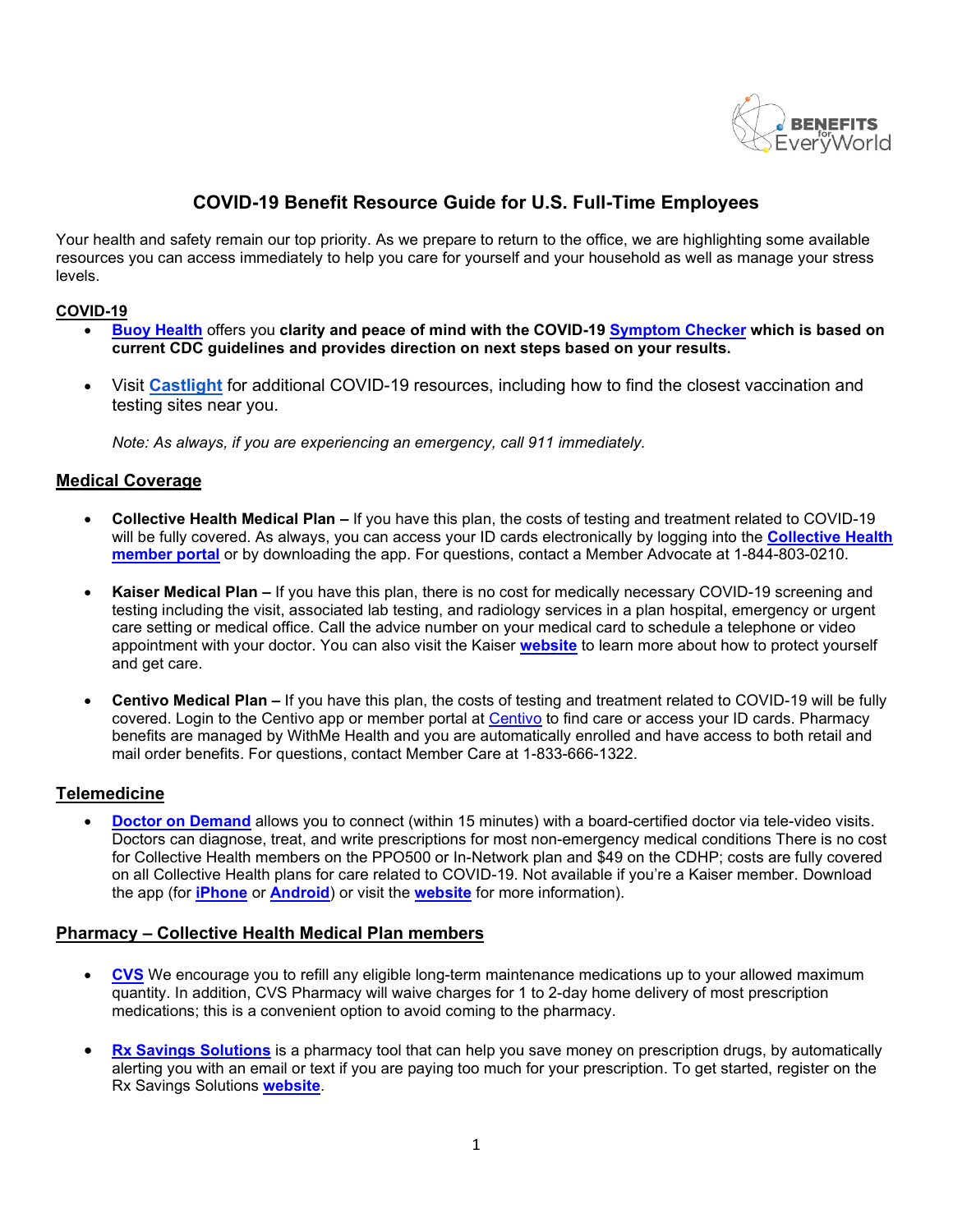# **Mental & Physical Wellbeing Support**

Beyond healthcare access and coverage, we recognize that this unique situation may present additional challenges like caring for children, sick family members, and maintaining your general physical, mental and household health routines. Please take advantage of the resources listed below:

- **[Magellan EAP](https://www.magellanascend.com/)** provides helpful tools, resources, and services to help you live well. From help with issues like managing stress, to more difficult ones like the loss of a loved one, Magellan can help. Employees and their household members are eligible for 8 free in-person or virtual counseling sessions (virtual sessions are administered through **[BetterHelp](https://www.betterhelp.com/magellan/)**) per issue, per 12 months. Call 1-800-327-2593 to make an appointment or visit the **[website](https://www.magellanascend.com/)** for more information. Additionally, Magellan concierge can help you find and schedule appointments in your area with providers accepting new patients. Magellan is available 24 hours a day, seven days a week.
- **[Doctor on Demand](https://doctorondemand.com/microsite/ab/)** allows you to connect with a board-certified psychologist or psychiatrist (typically within 1-5 days) and manage medications via tele-video. Visits are \$20 for Centivo and Collective Health members on the PPO 500 or In-Network plan and the prices vary for the CDHP medical plan. Not available if you're a Kaiser member. Download the app (for **[iPhone](https://apps.apple.com/us/app/doctor-on-demand/id591981144)** or **[Android](https://play.google.com/store/apps/details?id=com.doctorondemand.android.patient&hl=en&)**) or visit the **[website](https://doctorondemand.com/microsite/ab/)** for more information).
- Healthy Habits through **[Castlight](https://us.castlighthealth.com/v2/login)** can help you track everyday habits to enhance your wellbeing. Habits include practicing deep breathing, reading, disconnecting from technology, drinking water, and more. Castlight eligible employees and spouses/DP's gain access to Healthy Habits through the Castlight app (**[iPhone](https://apps.apple.com/us/app/castlight-mobile/id503468685)** or **[Android](https://play.google.com/store/apps/details?id=com.castlight.clh.view&hl=en_US&gl=US)**).
- **[AbleTo](https://app.ableto.com/ab)** helps you manage stress, depression, and anxiety remotely. In just a few minutes, AbleTo can identify how you can take positive steps to improve your mental health from basic tips and tricks to personal coaching that provides 1:1 emotional support, accountability and guidance. Employees and dependents (aged 14 and older) have access to four and eight-week Cognitive Behavioral Therapy (CBT) sessions. If you prefer to see a therapist\*, AbleTo also offers a virtual concierge service to help you find one that suits your specific challenge. Castlight eligible employees and spouses/DPs gain access through the Castlight app (**[iPhone](https://apps.apple.com/us/app/castlight-mobile/id503468685)** or **[Android](https://play.google.com/store/apps/details?id=com.castlight.clh.view&hl=en_US&gl=US)**). Dependents age 14+ enrolled in our medical plan can use code: ABLETO+AB on the **[website](https://app.ableto.com/ab)** to access.

#### *\*Please note that there may be costs incurred with seeing a therapist, depending on your medical coverage.*

- **Total Brain** can help you get ahead of the mind's natural response to fear and uncertainty. This benefit provides personalized mind training exercises to boost your emotions and improve your ability to remain focused, NeuroTunes-music designed to calm your mind, Cognitive Behavioral Therapy (CBT), and a library of meditation and breathing exercises, all available through the Benefits@Play program in the Castlight app (**[iPhone](https://apps.apple.com/us/app/castlight-mobile/id503468685)** or **[Android](https://play.google.com/store/apps/details?id=com.castlight.clh.view&hl=en_US&gl=US)**).
- **Gympass** is a holistic, digital wellness platform that offers 7 discounted plans, from \$10-\$240/month. Users get unlimited access to multiple premium gyms/studios (including live virtual classes) and on-demand wellness apps such as NEOU, 8fit, Lifesum, and Zenapp. Members get a 7-day free trial and can invite up to 3 family members at the same discounted rates. Castlight eligible employees and spouses/DPs can register through the Castlight app (**[iPhone](https://apps.apple.com/us/app/castlight-mobile/id503468685)** or **[Android](https://play.google.com/store/apps/details?id=com.castlight.clh.view&hl=en_US&gl=US)**).
- **[Physera](https://physera.com/go/activisionblizzard)** provides no-cost video consultations with a physical therapist for employees who are noticing physical discomfort from their home workstations. Employees and dependents on any of our medical plans can access and schedule an appointment by visiting the **[website](https://physera.com/go/activisionblizzard)**.

# **Home and Family Care Support**

• **[Bright Horizons](https://clients.brighthorizons.com/activisionblizzard%C2%A0)** gives you access to **[Sittercity's](https://clients.brighthorizons.com/activisionblizzard#Care-Programs-For-Your-Family)** extensive database of babysitters, nannies (full or part-time), special needs caregivers, homework help, housekeeping, dog walkers/pet sitters, and more (with unlimited background checks).